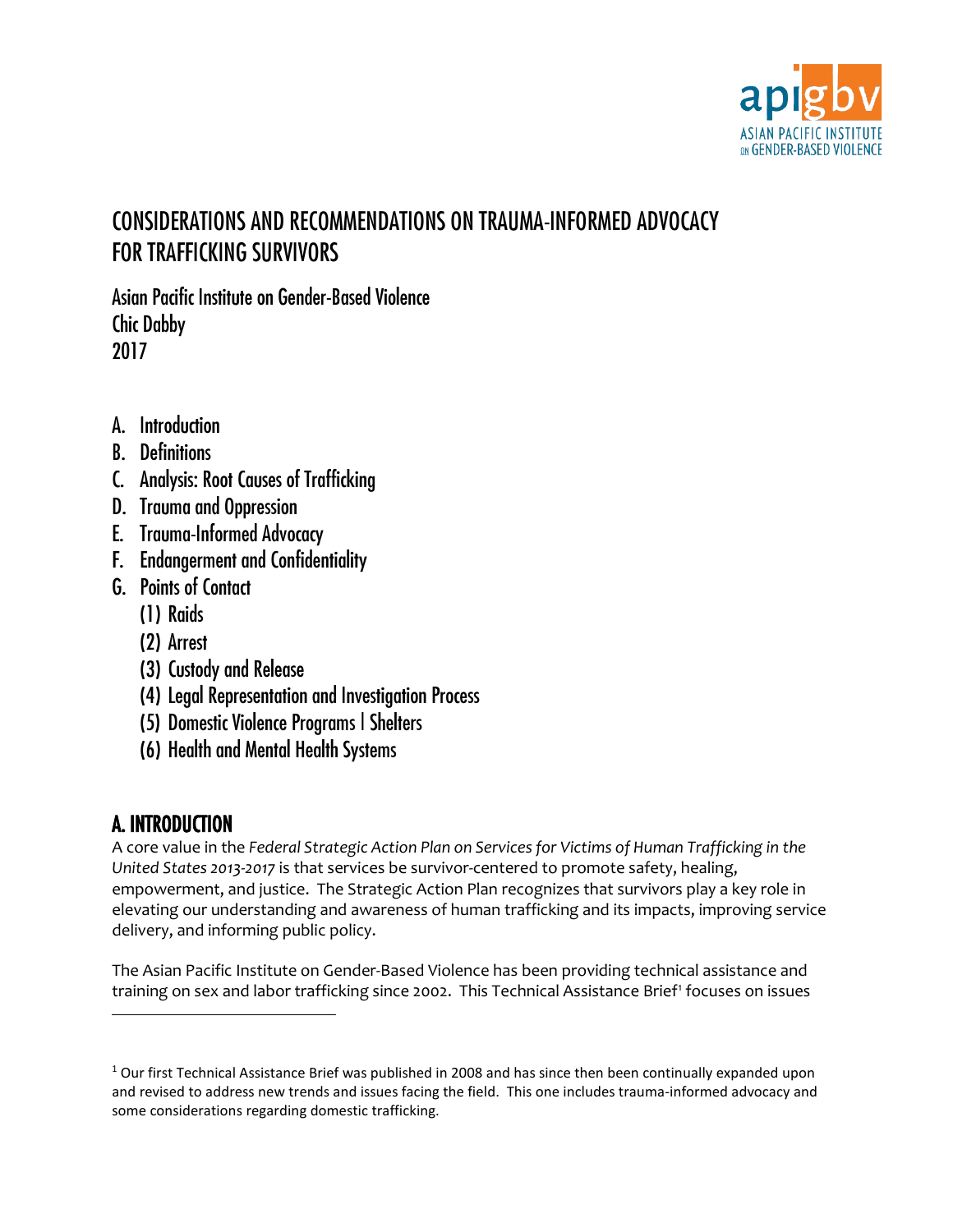affecting victims/survivors of sex trafficking who may be adults or minors, foreign nationals or U.S. citizens, and/or trapped by international or domestic trafficking. This TA Brief presupposes some knowledge of the dynamics and structures of international and domestic trafficking of minors and adults. It aims to highlight survivor-centered considerations and practices for advocates addressing domestic violence, sexual assault, and trafficking – issues that the field continues to learn about because we have as our teachers the resilience, resistance, strengths, traumas, and powerful expertise of survivors.

## B. DEFINITIONS

**Trafficking** is a nexus of actions, means and purposes. It is defined as the actions of recruitment, harboring, provision, receipt, transportation and/or obtaining of individuals by using means such as force or threats, coercion, fraud, and/or systems of indebtedness or debt bondage for the purposes of sexual exploitation, forced labor, organ removal, serving as a drug mule, involuntary servitude including servile marriage, or fraudulent adoption.

**Domestic Minor Sex Trafficking (DMST)** is defined as the commercial sexual abuse and exploitation of minors through buying, trading or selling their sexual services. A commercial sex act refers to anything of value – money, drugs, food, shelter, rent, higher status in a gang – exchanged for sex. Purposes include: street prostitution; escort services; internet-aided prostitution; performing in strip clubs, massage parlors, peep shows; and/or pornography where a minor is sold, rented, or provided something of value to perform sex acts on camera.

**Commercial Sexual Exploitation of Children (CSEC)** refers to a range of crimes including:

- Recruiting, enticing, harboring, transporting, providing, obtaining, and/or maintaining a minor for the purpose of sexual exploitation,
- **Exploiting a minor through prostitution,**
- **Exploiting a minor through survival sex,**
- Using a minor in pornography,
- Exploiting a minor through sex tourism, mail order bride trade, early marriage, and
- **Exploiting a minor by having her/him perform in sexual venues.**

**Human smuggling** involves transporting individuals for a fee, typically across borders and is distinct from trafficking (the crime in human smuggling is a border violation). There is no relationship between smuggler and smuggled, beyond transportation; and there is no implied or actual coercion. Individuals escaping war zones, such as European Jews fleeing the Nazis or Afghan families walking from Asia to Europe are examples of using human smugglers. However, the manner and circumstances of entry, including threats of serious harm or physical restraint do not preclude someone who has been smuggled from becoming a victim of trafficking.

## C. ANALYSIS: ROOT CAUSES OF TRAFFICKING

Complex push-and-pull factors influence those who are trafficked. Push factors from sending countries can include poverty, economic collapse, gender violence, sociopolitical violence, natural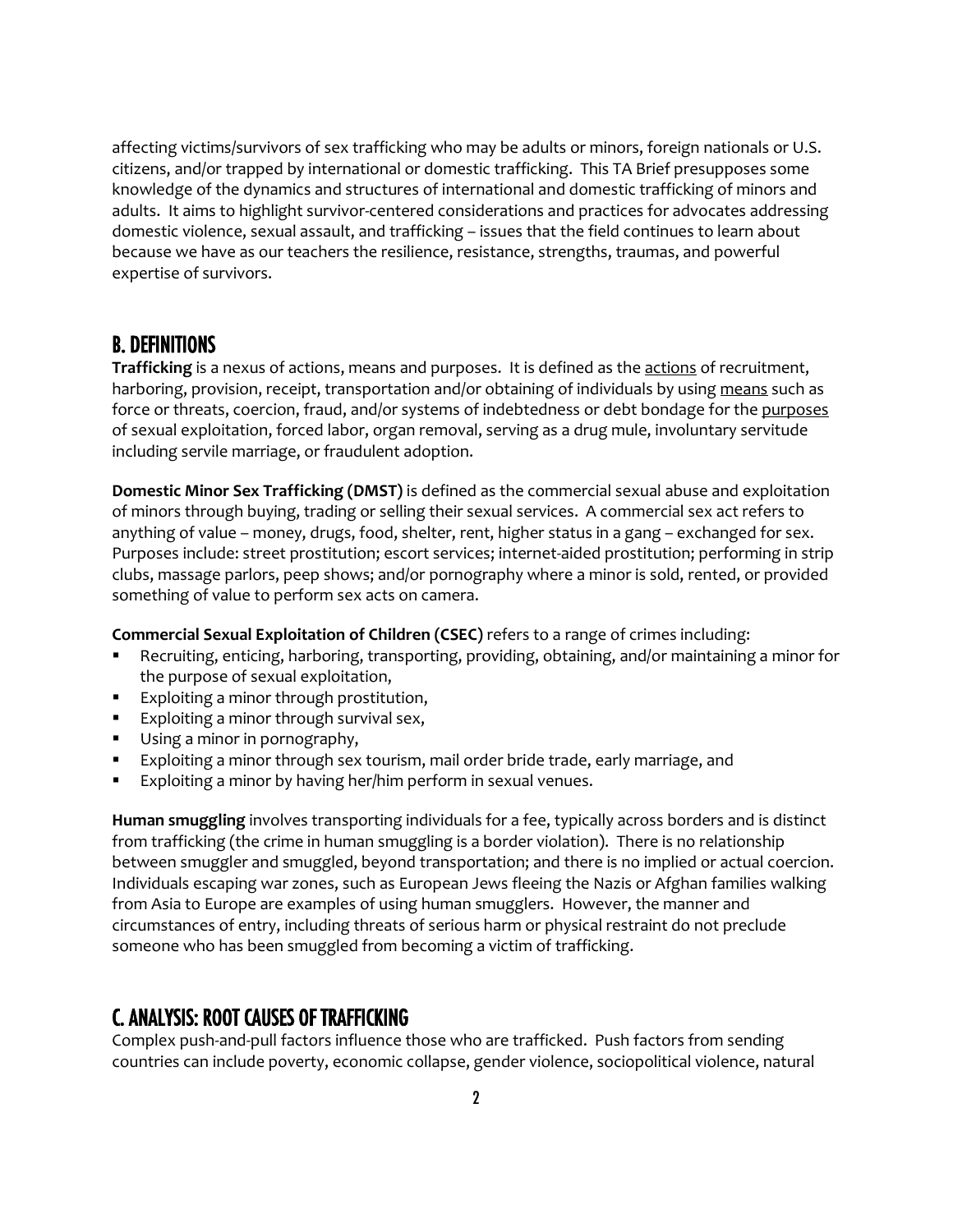disasters, family abuse, servitude, forced recruitment of child soldiers in war zones, gang violence, violence from drug cartels, and/or persecution based on religious, political, or social identity. Pull factors in receiving countries include finding work, family reunification, educational opportunities for one's children, ability to pay off family or individual debts, remitting earnings, and/or safety from state actors and/or abusive family members. In the global South, these factors have often driven domestic trafficking and/or the labor and sexual exploitation often associated with the flight from rural poverty to urban centers.

Gender oppression is at the root of sex trafficking expressed in the normalization of violence against women, girls and LGBTQ individuals, the exploitation of female poverty and vulnerability, and the impunity of male demands for commodified sex. Political positions about sex trafficking are cause for heated controversy because they are connected to arguments for abolishing, decriminalizing or legalizing prostitution. We recommend that advocates engaged in anti-trafficking work be informed about these positions.<sup>[2](#page-2-0)</sup>

Labor trafficking is driven by the demands for cheap, exploitable labor which have increased with globalization. Some analysts view trafficking as the only form of migration available to labor because all other options are restricted or closed. They advocate safe migration as the way to halt trafficking.

Finally, trafficking is a multi-billion dollar industry. Traffickers can be members of the victim's own immediate or extended family, community members, street gangs, cartels that also traffic in guns and drugs, independently owned businesses, and/or third-party labor contractors for agricultural, construction, restaurant, or janitorial work.

## D. TRAUMA AND OPPRESSION

l

The contexts of survivors' lives can include oppression, violence, and conflict; and for many, the impacts of intergenerational trauma arising out of colonization, misogyny, racism, homophobia, and other historical forms of oppression. Complex trauma can also include PTSD, chronic (repetitive, prolonged) trauma, insidious (daily micro-aggressions) trauma, community-generated trauma, system-generated trauma, and/or secondary/vicarious trauma.

While some forms of interpersonal and sociocultural violence may be common to trafficking survivors, not all trafficked individuals are exposed to them. Furthermore, abuses and traumas differ based on the types and purposes of trafficking that survivors have been subjected to. Traumas arising from sexual abuse; repeated rapes by buyers; physical violence by traffickers, pimps, the 'bottom b----'; or physical deprivation (being under-nourished, cold, disoriented, sleep-deprived) are extensive, and beyond the capacity of this TA Brief to describe in detail. A few examples of emotional complexities are provided here.

<span id="page-2-0"></span><sup>2</sup> See Amnesty International for a clarification on these positions https://www.amnesty.org.uk/consultation-draftpolicy#.Vb-xlJNVhBc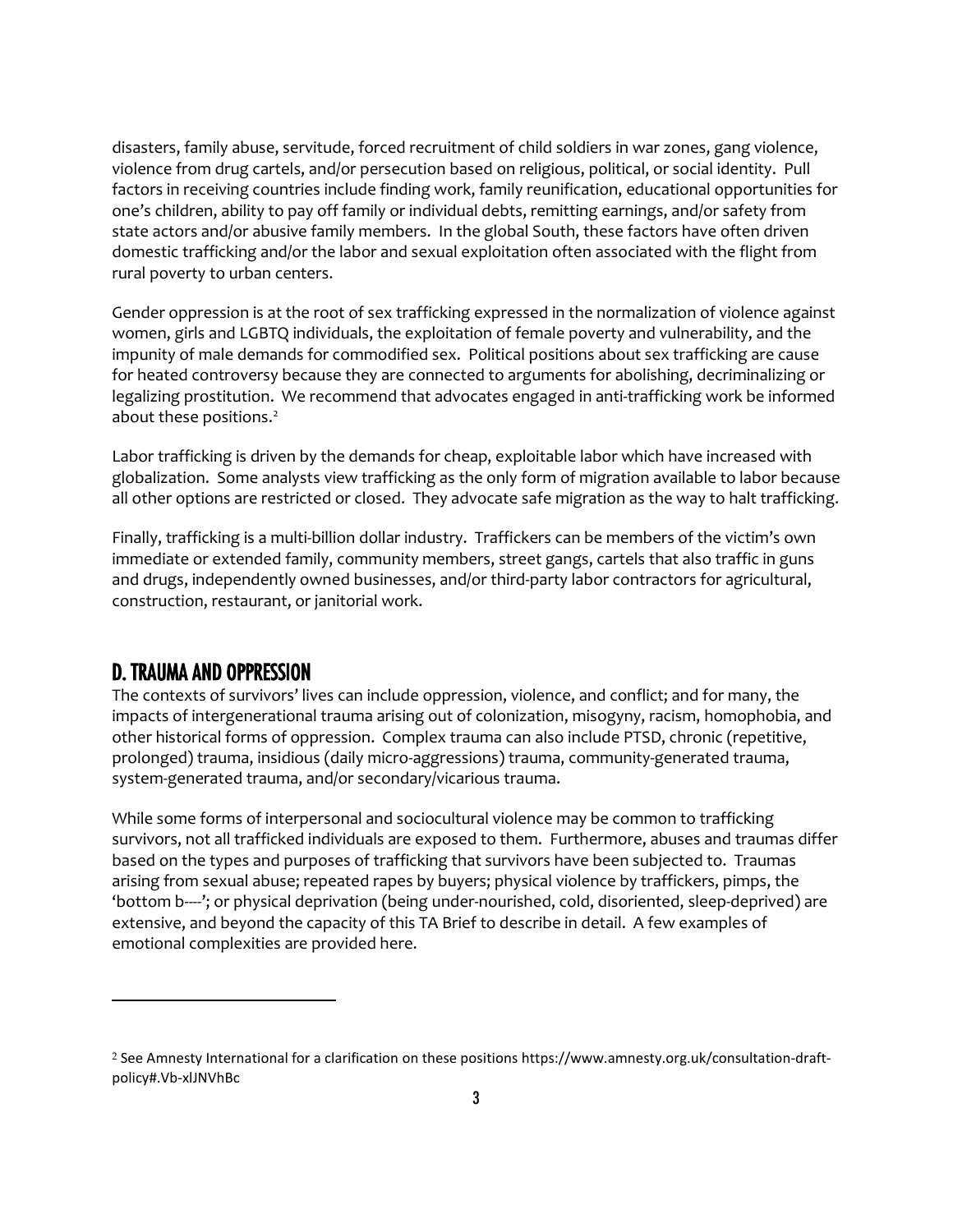- Individuals may come from abusive and oppressive environments and may have experienced gender-based violence over the lifecourse. It may make them angry, resigned, depressed, broken; but they may decide to tolerate the conditions they face, and yet feel strong in the knowledge that they can escape or overcome their victimization.
- Sexual violence and attendant trauma depends on the brutality of the initial rape, the age at which sexual violence started, who else in the family is/has been assaulted, the frequency of assaults/rapes by traffickers, and buyers, and if a trafficked individual is pimped out to individual buyers or to groups of men (e.g., in man camps or farm-worker camps).
- Survivors may have fled abuse, trauma and traumatic bonds with their families.
- **Extreme fear for themselves, their children, and/or families in the home country can be the basis** of many survivor behaviors. However, not all survivors are fearful and may even feel pressured to say they are in order to explain their compliance with their trafficker's demands.
- **Women may have been forced into abortions, carrying a pregnancy to term, having a** hysterectomy, or giving up a child for adoption – each causing different types of trauma.
- There may be substance use issues or addictions because traffickers coerce their victims to use drugs or drug them to do the work, or because victims use substances to numb their pain.
- **Survivors may be fearful, not relieved, about returning home, because of the attendant shame,** scorn and danger from their community and/or family.
- Labels like 'prostitute', 'sex worker', 'child prostitute' or 'sex slave' are stigmatizing terms that affect self-worth and future integration into the community.
- **Survivors have complex relationships to their traffickers: they may alternately feel attached,** loyal, dependent, excited by the money they earn, hostile, etc.
- Amongst a group of survivors, there is no automatic solidarity in fact there can be competitiveness, differing degrees of loyalty to the traffickers, sexual jealousy about who is the trafficker's 'favorite' – exacerbated by class and regional differences.
- Victim-blaming is a common source of trauma and trafficked survivors can feel, or be made to feel, responsible for their own victimization, bringing down the trafficker, or causing harm to their own family.
- Negative experiences of help-seeking are traumatic and influence or can even inhibit future attempts to seek or accept help.
- The extent of pre- and post-trafficking traumatic factors such as rupture from parents, siblings and the familiarities of home, or being a victim of child abuse play a role in healing and the resolution of trauma.
- One source of trauma that often gets overlooked is the post-raid, post-arrest or postintervention impact of lost earnings and/or unpaid debt. The loss of income is a source of trauma because the survivor now has an unpaid debt or quota, elevating danger for the survivor and/or her/his family. Therefore, identifying the impact of lost earnings is a trauma-informed step that can mitigate danger or disruption. For example, when a trafficked woman's earnings, used to buy medications for her chronically ill sister, were disrupted, the advocate's intervention was to locate the sister and engage in health advocacy for her. In international trafficking cases, local members of a trafficking ring can carry out credible threats against a vulnerable family member because of unpaid debt, so it is important to alert family members to potential danger.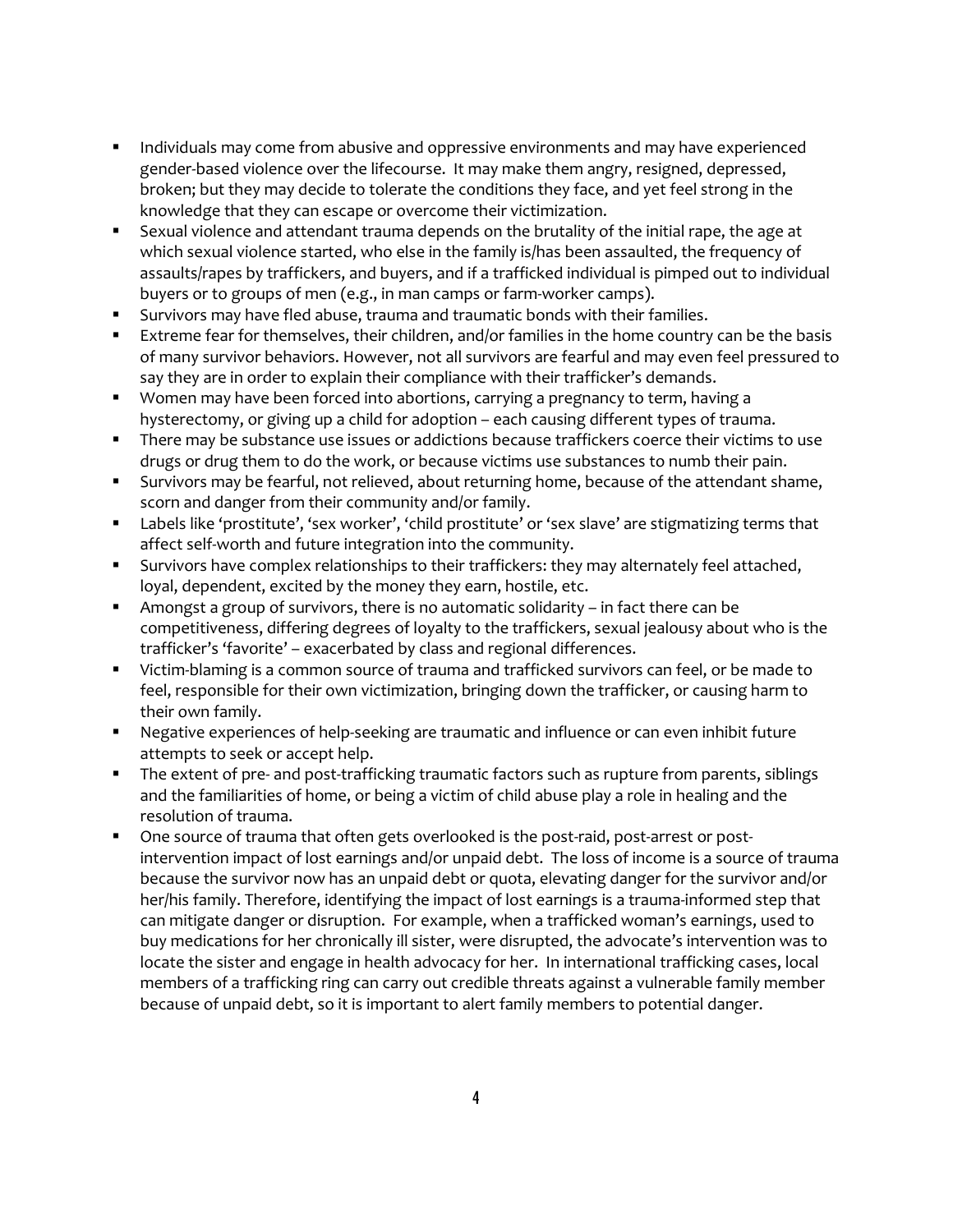## E. TRAUMA-INFORMED ADVOCACY

Trauma-informed advocacy is distinct from trauma-specific therapeutic interventions. It includes:

- Having a basic knowledge of trauma and its impact,
- Understanding trauma triggers (victims' and one's own) to minimize re-traumatization,
- **Providing information about trauma to victims,**
- Helping survivors manage their feelings, feel in control of situations, and give input on program/services,
- Supporting emotional safety for victims and staff, and
- Serving as a bridge to community and system resources and referrals to meet the diverse needs of survivors, including trauma-specific interventions.

Philosophically, a trauma-informed lens means asking "What has happened to you?" and not "What's wrong with you?" Because responding to trafficking survivors requires multi-disciplinary, crosssystems collaborations, applying the basics of trauma-informed care strengthens survivor-centered collaboration and intervention. However, for survivors with complex trauma, counseling, therapy and other trauma-related interventions are needed and advocates can help manage the transition to trauma-specific services in a trauma-informed way.

In the trafficking context, because victimization can be (a) pimp-controlled (b) family-controlled (c) intimate partner-controlled (d) gang-controlled and/or (e) crime syndicate-controlled, $3$ differentiating between the type of controller informs advocates' understanding of the sources of trauma. For example, crime syndicate-controlled trafficking may pose greater physical dangers and threats to a victim and their family than intimate partner-controlled trafficking. Similarly, identifying the purposes of trafficking e.g., sex, labor, organ harvesting, etc., allows advocates to tailor traumainformed care and identify the need for trauma-specific counseling/interventions.

# F. ENDANGERMENT AND CONFIDENTIALITY

Survivors face different levels of endangerment depending on whether they are victims of international and domestic trafficking and who their controllers are. Advocates may also face danger, particularly those from culturally-specific agencies with close ties to their community. Continual changes in technology radically impact the capacity of legislation and law enforcement to limit exploitation; and the way traffickers find, move, and control victims and protect themselves from being identified or caught.

## Considerations | Endangerment and Confidentiality

l

 Endangerment increases based on the complexity and extent of the case, the size of the debt owed, and the stage of the investigation.

<span id="page-4-0"></span> $3$  Some survivors and advocates add trans-controlled trafficking to this list – referring to transwomen controllers of mostly gay, transgender, transitioning (and some straight) individuals.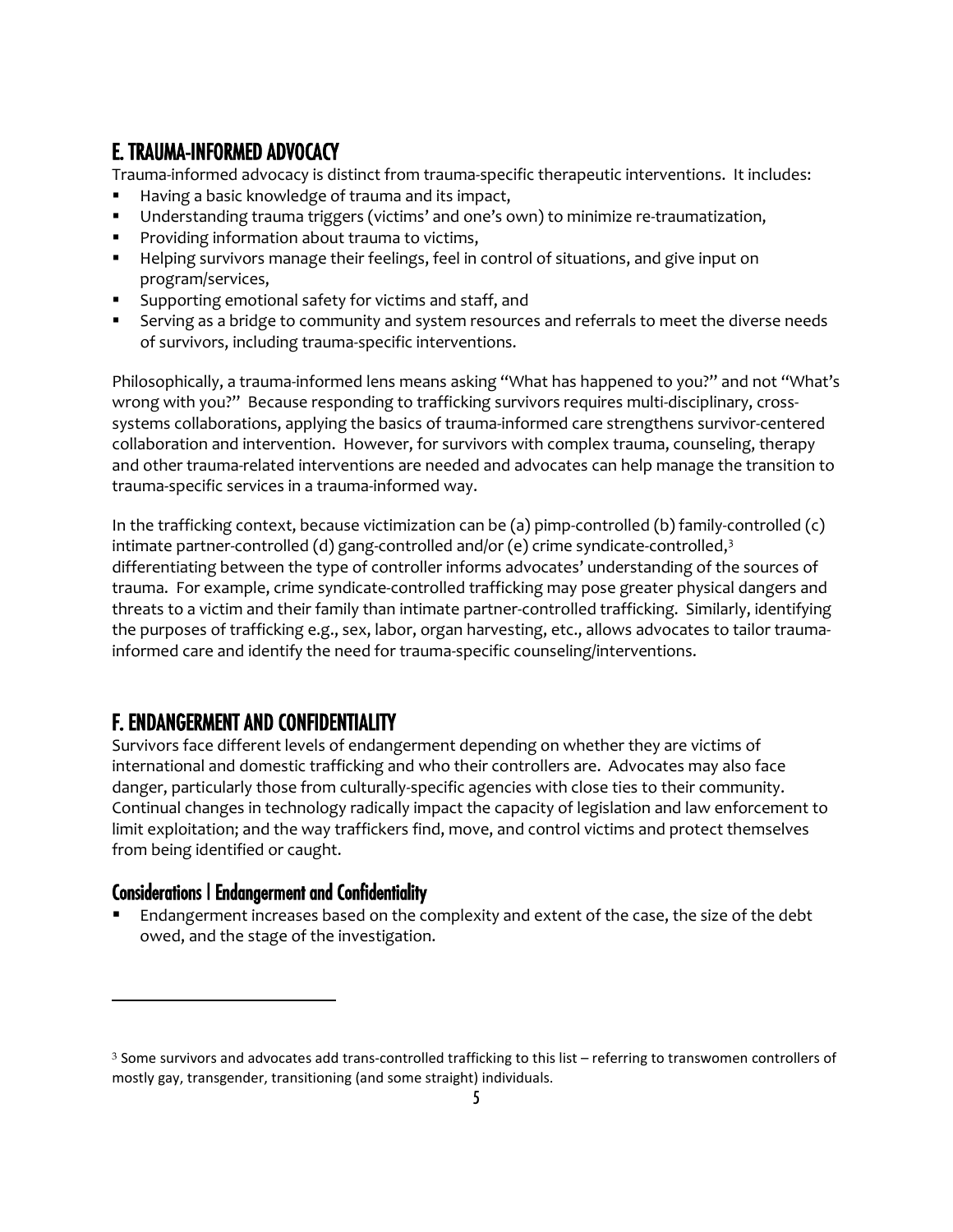- Endangerment levels depend on the traffickers: whether they are isolated individuals or part of a larger ring, if someone low or high on the hierarchy has been arrested, if they exercise their threats here or in the victim's home country, and if they are well-known in the local community.
- **Confidentiality is crucial to safety in serving all survivors, but endangerment levels can be higher** for trafficked individuals, particularly if they are high earners for the traffickers.
- If the trafficker's lawyers are representing the trafficker's victims, the whereabouts of jailed or released trafficked victims is known to the traffickers, posing increased dangers to victims.
- A victim protection program is not suitable for minors or survivors of international trafficking because it is premised on living independently: expecting participants to blend into a new place, operate a bank account, go to work, speak, read and understand English, etc.
- The issue of victims' names is complicated by the fact that foreign nationals are generally brought to the U.S. on false names so their documents reflect those names and other fraudulent data (e.g., date of birth). Hence, because the false and true names are only known the traffickers, using either can endanger victims.
- In DMST/CSEC, endangerment levels depend on who the trafficker/controller is: generally gangcontrolled and crime syndicate-controlled trafficking can be more violent and threatening to minor survivors who are 'in the life' or trying to leave.
- Digital abuse and tracking is so ubiquitous it increases the exposure to danger for survivors and advocates; and can be used to gain confidential information.

## Recommendations | Endangerment and Confidentiality

- 1. Assess each victim's level of endangerment to determine the safest location: What ability do survivors have to function in daily life, thus blend in, away from the attention of their community? And, how much of a threat is a survivor's own community? Is the danger greater if a group of survivors all stay together in the same location?
- 2. Assess levels of endangerment based on who the traffickers are and what resources and networks they have. Learn who might be looking for the survivors and where; who is implicated in the trafficking enterprise or in buying sex; and their status in the community.
- 3. Ensure that all individuals having contact with survivors understand safety and confidentiality issues, particularly interpreters.
- 4. Establish the names that will be used on all identity documents including Employment Authorization Document (EAD), leases, telephone and utilities, schools, etc., noting that both the true and false names are known to the traffickers and can be used to track down victims. Fraudulent names should not be used on newly issued documents.
- 5. Ensure that all parties involved know about confidentiality protections required under the Violence Against Women Act, state and local regulations that apply to adult and minor victims, and those applying to Runaway Homeless Youth programs.
- 6. Establish tech safety protocols for survivors and advocates that are realistic. Survivors should know the risks of (a) geo-tagging during the investigation, rehousing, and litigation phases; (b) contacting or being contacted by family, friends, other survivors who are still in the life, traffickers, 'johns'/buyers; and (c) maintaining a social media presence.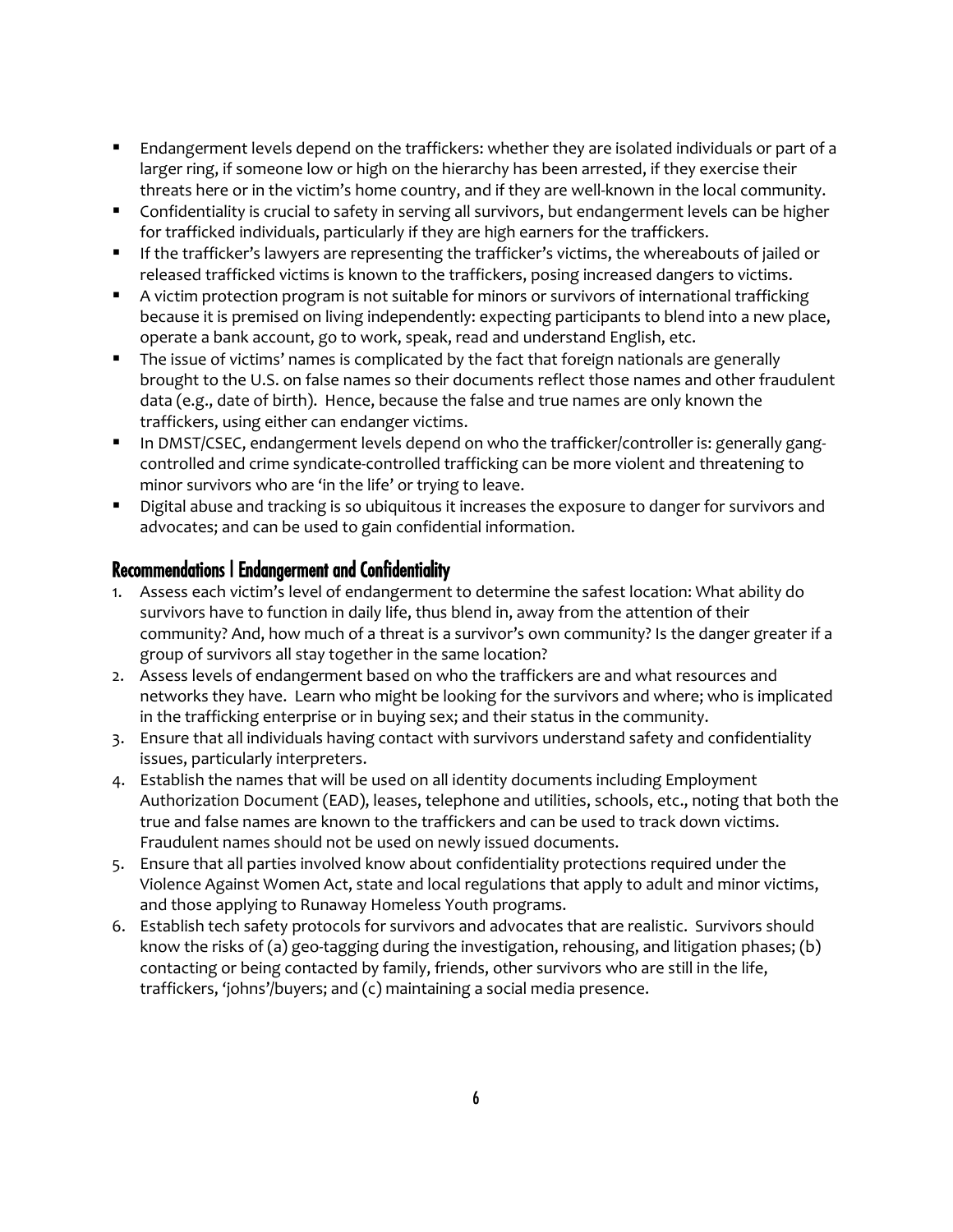## Trauma-Informed Advocacy & Collaboration | Endangerment and Confidentiality

- 1. *Help survivors manage feelings:* Trafficked women and girls develop attachments and trust towards their traffickers and may try to connect with them – explore the implications of this.
- 2. *Create emotional safety:* Keeping trafficked victims away from their ethnic community can protect them from being found, intimidated, blamed for exposing traffickers, and shamed. But, it can also provide connection, familiarity, and meaning.
- 3. *Support safety for all survivors & staff:* CBOs should review their agency's safety and confidentiality protocols to ensure the safety of staff and of other residents/clients; and to understand how these protocols might be impacted or harder to enforce because of multisystem collaborations.
- 4. *Support safety for all survivors & staff:* Have contingency safety plans and work with collaborative partners such as law enforcement to implement them.
- 5. *Support safety for all survivors & staff:* Inter-agency collaboration is critical to avoiding misunderstandings and breaks in confidentiality. Some agencies, such as refugee programs, may not typically deal with individuals facing dangerous situations in the U.S., so explicit safety planning is necessary.
- 6. *Support emotional safety for staff:* CBOs should work with staff to help manage trauma arising from any danger and threats to advocates and/or their family members.

# G. POINTS OF CONTACT

# (1) RAIDS

## Considerations | Raids

Raids are generally conducted by law enforcement on businesses suspected of engaging in practices that may be in violation of laws and/or local ordinances or codes - including the use of trafficked individuals. Given that raids rely on the element of surprise and are often followed by swift actions the following considerations are relevant:

- Identifying victims may be difficult because: (a) Most are coached to lie and may not tell the truth, (b) Some are former victims who have become middle management and/or traffickers, or (c) Some have met all their trafficker's conditions and may have willingly returned to sex work, but not as victims.
- Raids are traumatic events for trafficked victims because they realize they may face potential jail time, be unable to work and pay off their debt or make their quota, lose their housing, and/or fear that their families could be threatened by traffickers.
- **Problems can arise trying to house a large group of victims at short notice and/or inadvertently** co-locating them with (unidentified) traffickers.

## Recommendations | Raids

- 1. Law enforcement and advocates should establish protocols for coordinated responses before, during, and after a raid to meet victim needs and separate out traffickers.
- 2. Identify community-based-organizations (CBOs) with advocates trained to address the needs of potential victims – be they minors, or have Limited English Proficiency.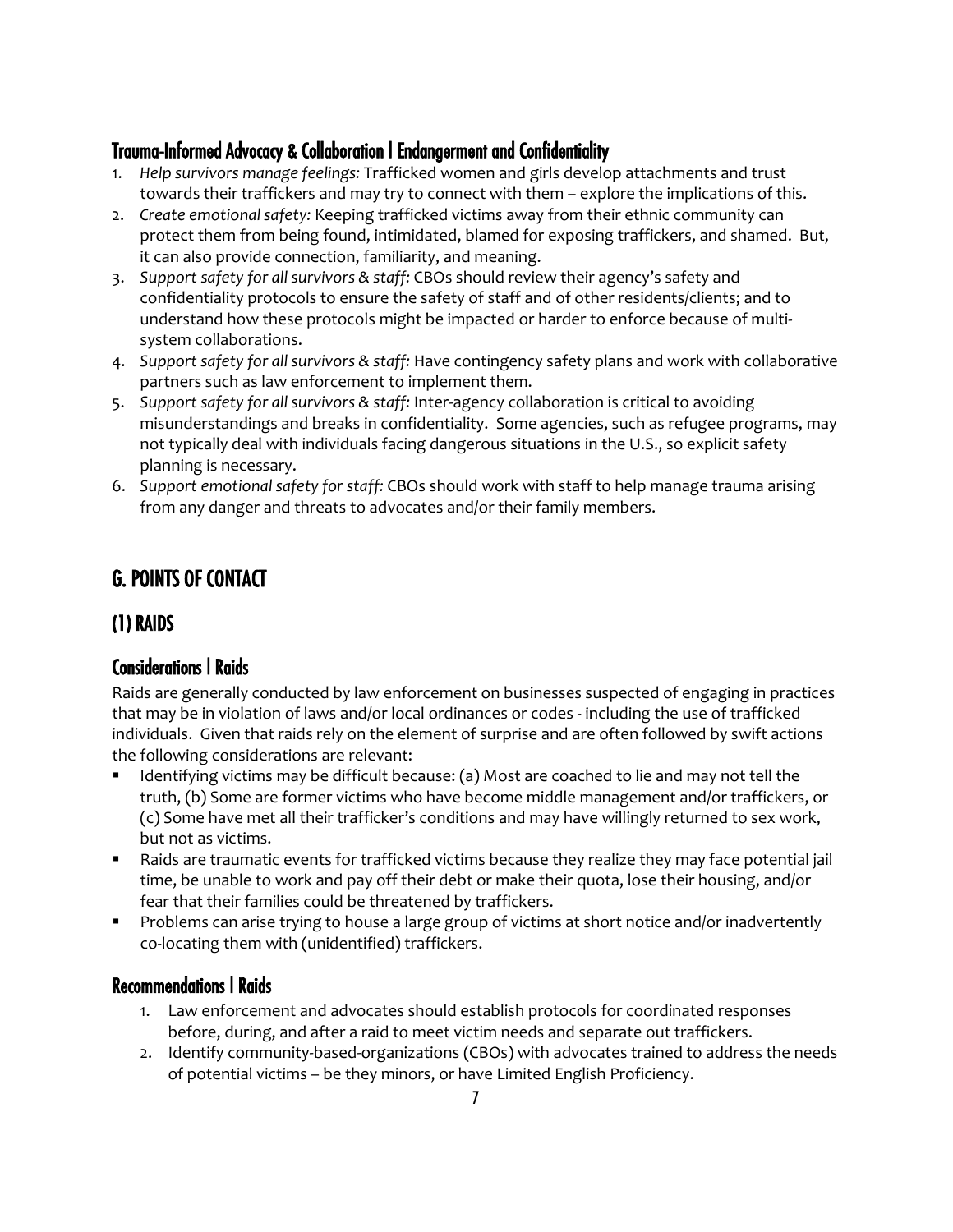- 3. Arrange to have interpreters for police interviews and bilingual advocates for victim services.
- 4. Identify and train emergency and transitional housing providers on sheltering trafficked adults and minors.

## Trauma-Informed Advocacy & Collaboration | Raids

- 1. *Provide emotional safety:* For example, make appropriate clothing available for women and girls (they will often be in scanty clothing) swept up in a raid.
- 2. *Understand the sources of trauma:* Unpaid debt, separation from pimp, danger.
- 3. *Identify trauma triggers:* Speaking to police, being in confined spaces, being transported to unknown destinations, negative experiences with and mistrust of law enforcement (especially for foreign nationals from countries with repressive, misogynistic police forces).
- 4. *Minimize re-traumatization:* Collaborate with advocates from culturally-specific CBOs whose community connections and language skills may help identify if traffickers are mingled in the group of victims.

# G. POINTS OF CONTACT

## (2) ARREST

## Considerations | Arrest

- Trafficked individuals typically get arrested so it takes training, time and astute questioning for police officers to determine that they are victims, not criminals.
- There may be other victims in the community and public statements can have the effect of encouraging them to seek help or to flee.
- **F** Arrest(s) will tip off traffickers who might try to remove remaining victims from the area, or threaten them anew if they go to the police.
- When law enforcement conducts sting operations (e.g., by placing fictitious ads) to prevent DMST/CSEC, their goal is to identify and arrest buyers ('johns'), but minors may be present, or may have cooperated.
- Minors may be mixed in with other adult victims, but will interact with different systems (which they may have been in before), such as child welfare, or Runaway Homeless Youth programs.

## Recommendations | Arrest

- 1. Build relationships with law enforcement and provide training to ensure that arrested individuals are treated as victims, not criminals.
- 2. Assist in identifying victims; it may be necessary to advocate for them to be recognized as such by law enforcement, or other government agencies.
- 3. Trafficked victims should not be considered criminals based on the illegal nature of their work (e.g. selling sex) or on their undocumented immigration status.
- 4. Collaboration between law enforcement and advocates can help establish age-appropriate, culturally-sensitive questions and demeanor – especially when asking about sexual victimization.
- 5. Community-based advocates should be present, if possible, to provide resources to and support for victims.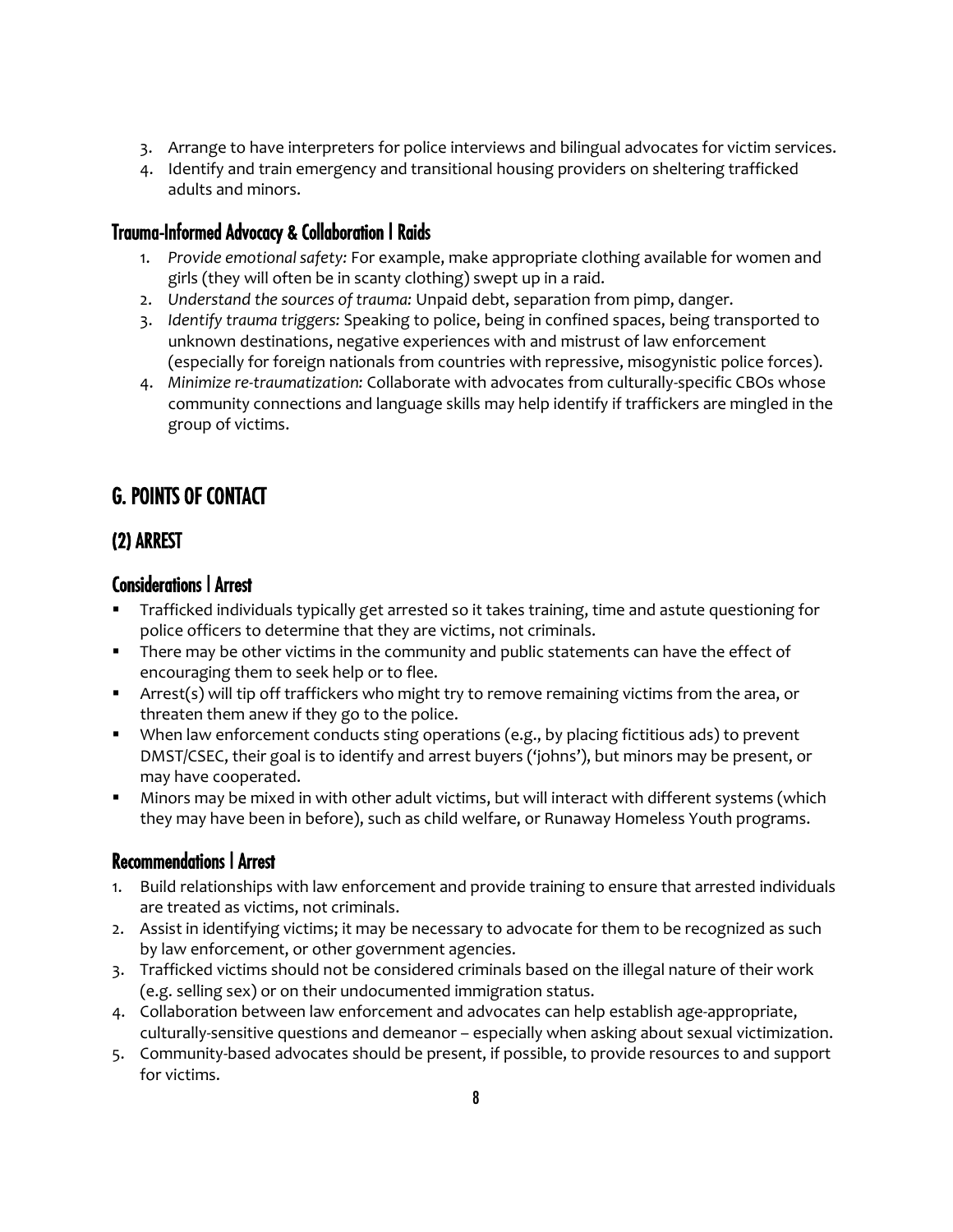- 6. For victims with limited English proficiency, questioning should be conducted by bilingual law enforcement officers or with the use of trained interpreters; bilingual advocates should not play this role.
- 7. If a service agency is going to encourage unidentified victims or witnesses to come forward, response strategies should be coordinated with the police department to ensure their safety and confidentiality.
- 8. Establish criteria by which to separate traffickers or their managers from victims.
- 9. Allow for discretionary referral to juvenile justice (rather than adult criminal justice system) for all minor sex and labor trafficking cases.

#### Trauma-Informed Advocacy & Collaboration | Arrest

- 1. *Help survivors regain a sense of control:* Provide nonjudgmental and accurate information using language that minor or foreign national victims can understand about procedures, the choices they have, the impact of their decisions on next steps, etc.
- 2. *Help manage feelings:* Offer respect and compassion to allay mistrust and fears and establish rapport in culturally-sensitive ways with adults and minors.
- 3. *Identify trauma triggers and sources:* For example, previous arrests, interrogations (instead of interviews), being abruptly cut off from earnings/future income, etc., to assess impact, including danger, to trafficked individuals and/or their family.
- 4. *Support emotional safety for survivors & staff:* Systems can collaborate with multilingual advocates in culturally-specific CBOs for their expertise to: (a) help identify interpreters not connected to traffickers, or for languages of lesser diffusion serve as an observer about interpretation inconsistencies; (b) provide culturally specific interview tips, e.g., learning survivors' real names can establish rapport because names on false documents or given by pimps can be trauma triggers; or (c) using age and culturally appropriate language when interviewing about sexual assault.

## G. POINTS OF CONTACT

## (3) CUSTODY AND RELEASE

#### Considerations | Custody and Release

 Once law enforcement and other agencies establish they are dealing with trafficking victims, not criminals, they may release them, but into whose 'custody' or care?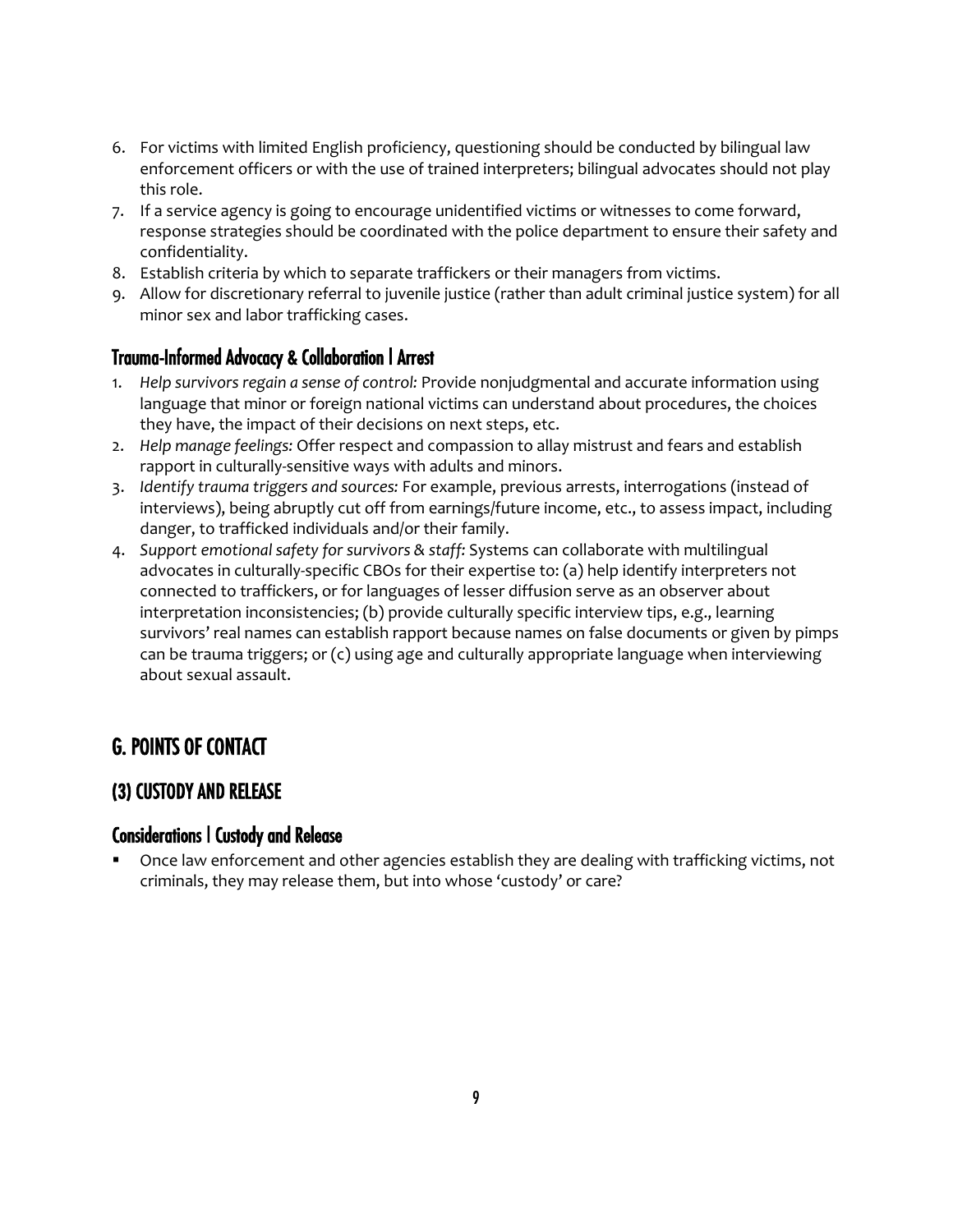- **F** Arrested adults can be held at an Immigration and Customs Enforcement (ICE)<sup>[4](#page-9-0)</sup> detention center or jail, and minors may be held in ICE juvenile detention, Juvenile Hall, foster home placement assigned by Child Protective Services, placed with relatives (if there are any), or inadvertently placed with fictitious relatives (traffickers posing as relatives). These agencies will all have different procedures for processing individual victims.
- This can be a dangerous period with increased threats to victims of being (a) moved quickly to another area so they are cut off from helpers (b) abandoned (c) passed on to another trafficker or pimp, and/or (d) coerced into silence.
- Unaccompanied US-citizen and foreign-national minors will have different procedures that apply to them.
- **Traffickers may post bond for the release of victims in custody.**
- **IFT In DMST/CSEC cases, system responses can involve child welfare, Runaway Homeless Youth** (RHY) programs and shelters, juvenile justice, and agencies like National Center for Missing and Exploited Children.
- **Domestic violence shelters/services operate on the principle of voluntary services, so they cannot** force a survivor to stay and/or use their services.
- At this point of contact, some survivors may have become homeless or already were homeless; those living in their cars or couch-surfing may have lost access even to those minimal 'resources'.

#### Recommendations | Custody and Release

 $\overline{\phantom{a}}$ 

- 1. Determine if trafficked victims are being held in custody and if so, where.
- 2. Find a safe space for victims to be transported to, released, and housed.
- 3. Stay in close contact with Child Protective Services if minors are released to them for placement in a foster home. If a minor lacks English proficiency, it is important that the foster care provider speaks the minor victim's language – but exercise due caution to establish if the foster family might be connected to the traffickers, or if the family could be tracked down and possibly endangered.
- 4. Investigate thoroughly before a victim's release to a relative or family member because they could be the traffickers posing as grandparents, parents, aunts/uncles of minors; or as the husband, brother/sister, etc., of adults. The victim may claim them as family members, international documents and even their names may 'prove' this, but this may be the 'relationship' they were trafficked in on.
- 5. Information about release and the new location must be kept confidential so the traffickers cannot find individuals they victimized.

<span id="page-9-0"></span><sup>4</sup> Department of Homeland Security (DHS) handles immigration matters in the following departments: Customs and Border Protection (CBP) which secures and facilitates operations at U.S. ports of entry; Immigration and Customs Enforcement (ICE) which handles investigations and enforcement; and U.S. Citizenship and Immigration Services (USCIS) which processes immigrant visa and naturalization petitions and asylum and refugee applications, administers immigration services and benefits, adjudicates asylum claims and petitions for non-immigrant temporary workers, and grants LPR and citizenship status.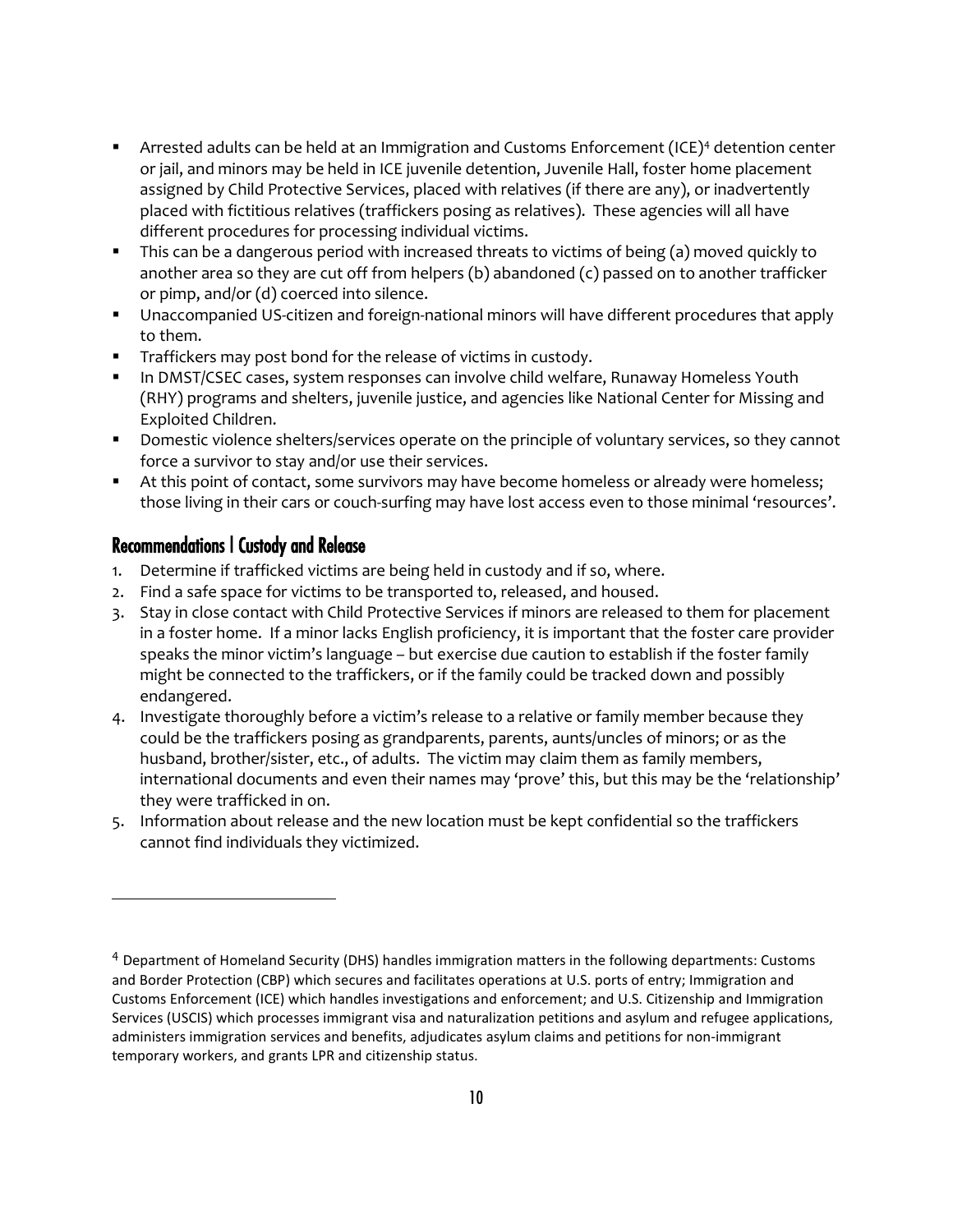- 6. Flight risk must be discussed with law enforcement and ICE agents so they can evaluate risk, identify appropriate strategies, establish who is responsible for ensuring victims do not flee, and what the ramifications are if they do.
- 7. Tracking software on digital devices provided by traffickers must be disabled.

## Trauma-Informed Advocacy & Collaboration | Custody and Release

- 1. *Understand trauma triggers:* For DMST/CSEC survivors, being released into RHY shelters may be trauma triggers because they may have been there before, or had negative help-seeking experiences, or even been recruited.
- 2. *Basic knowledge of trauma:* Inter-agency trauma-informed collaboration with youth-serving programs including juvenile justice, adult-serving programs, and LGBTQ-serving programs should be established in areas where there is a high volume of domestic minor trafficking.
- 3. *Minimize re-traumatization:* Housing programs and/or foster parents sheltering or serving minor victims should be trained about the traumatic impacts of DMST/CSEC on youth and sex and labor trafficking on adults so they can provide a trauma-informed environment.
- 4. *Provide information about trauma:* Survivors may experience a sense of loss when separated from other survivors or even from 'managers' who were complicit in their exploitation because of the group bonds that develop over time.
- 5. *Help survivors feel in control of a situation*: Survivors may seem to be making impulsive decisions, may decline or refuse services - asking only to be returned to their home town, or may be hostile. Help them process these emotions and issues.
- 6. *Help survivors manage feelings*: Depression and hopelessness may be heightened at this stage as survivors confront a sense of loss and deal with the impact of what has happened to them.

# G. POINTS OF CONTACT

l

## (4) LEGAL REPRESENTATION AND INVESTIGATION PROCESS

## Considerations | Legal Representation & Investigation Process

- Victims will have to deal with multiple legal matters involving immigration law, criminal prosecution, access to benefits and services, juvenile law and/or civil litigation.
- **Form G-28[5](#page-10-0) needs to be filed immediately by lawyer known to the victim services agency** because the trafficker's lawyers will try to do so in order to represent the trafficker's interests.
- Knowing where victims are held becomes crucial to a prompt filing of G-28.
- Victims can be eligible for immigration-related remedies including obtaining parole status or applying for a T-visa, U-visa, asylum, or Special Immigrant Juvenile Status (SIJS).
- Victims can be questioned by federal agencies such as the US Attorney's Office, Immigration and Customs Enforcement (ICE), Federal Bureau of Investigation (FBI), Office of Refugee

<span id="page-10-0"></span><sup>5</sup> Notice of Entry of Appearance as Attorney or Accredited Representative: filed to USCIS to indicate eligibility to act on behalf of an applicant, petitioner, or respondent in an immigration case <https://www.uscis.gov/g-28>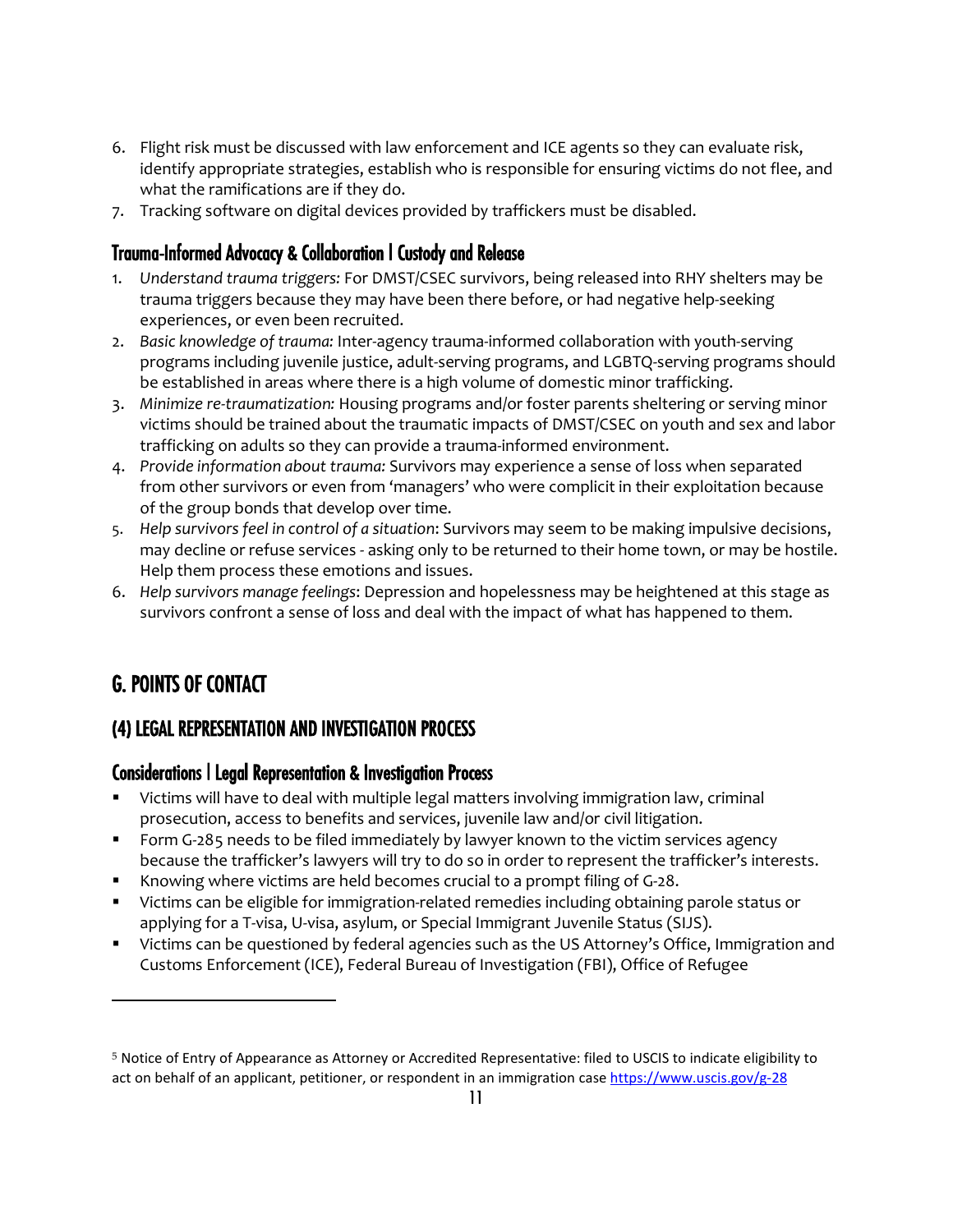Resettlement (ORR), Federal Victim Witness, and others; agencies that domestic violence and sexual assault programs do not typically have experience dealing with.

- Determine if minor witnesses need a Guardian Ad Litem (GAL).
- Consider that a prosecutor may decide against using a trafficked victim's testimony because s/he is not considered a reliable witness, there may be factual discrepancies, or because the testimony is inconsistent with that of other witnesses.
- **Question all claimed familial relationships: In international trafficking, these claims are common** ruses to bring individuals into the country. In DMST/CSEC, survivors may refer to and/or regard their pimp as 'Daddy' or their boyfriend.
- **EXECT** Legal interpreters and translators will be needed throughout all processes for LEP survivors.

#### Recommendations | Legal Representation & Investigation Process

- 1. Coordinated case management is crucial given the involvement of myriad attorneys and social service providers. All victim advocates of *all* the trafficked individuals in a group need to plan and assist with case management and coordination.
- 2. In coordination with the case's attorneys, explain to the witnesses the process of questioning and testifying, who the players are, which offices they represent, what their roles are in the investigation and prosecution of the case, who can and cannot be present with the victim, who sits where in the courtroom.
- 3. Determine who has responsibilities for producing victim(s) for questioning or testifying, providing and paying for interpreters, ensuring that attorneys are present during questioning, deciding where they will be interviewed and how they will be transported.
- 4. Provide support for particularly grueling days of questioning, but do not inquire what was discussed – if an advocate becomes privy to information not protected by attorney-client privilege, s/he could be called as a witness.
- 5. Obtain certified interpreters for all processes: each party needs their own. Ensure that the court/legal counsel will provide proceedings and parties' interpreters (bi-lingual advocates should not provide legal interpretation).
- 6. Supporting and preparing victims of trafficking to participate in the legal process can strengthen the criminal case against their abusers, making survivors feel empowered that their voices have been heard and justice has been served.

#### Trauma-Informed Advocacy & Collaboration | Legal Representation & Investigation Process

- 1. *Understand basics of trauma:* Systems and procedures will be frightening, making victims seem 'uncooperative.' Victims may not be cooperative for multiple reasons – their immediate goal may not necessarily be to see the perpetrator prosecuted, but rather to obtain protections and services; and because they fear retribution from their trafficker.
- 2. *Provide information about trauma* to survivors that can be caused by recounting stories and details repeatedly; facing traffickers' lawyers; feeling humiliated by information in medical, mental, health, other service systems' files.
- 3. *Provide information on trauma triggers:* Explain how being challenged on inconsistencies during investigation can trigger memories of trafficker and/or feeling stupid or worthless.
- 4. *Minimize re-traumatization* by preparing survivors and discussing coping strategies.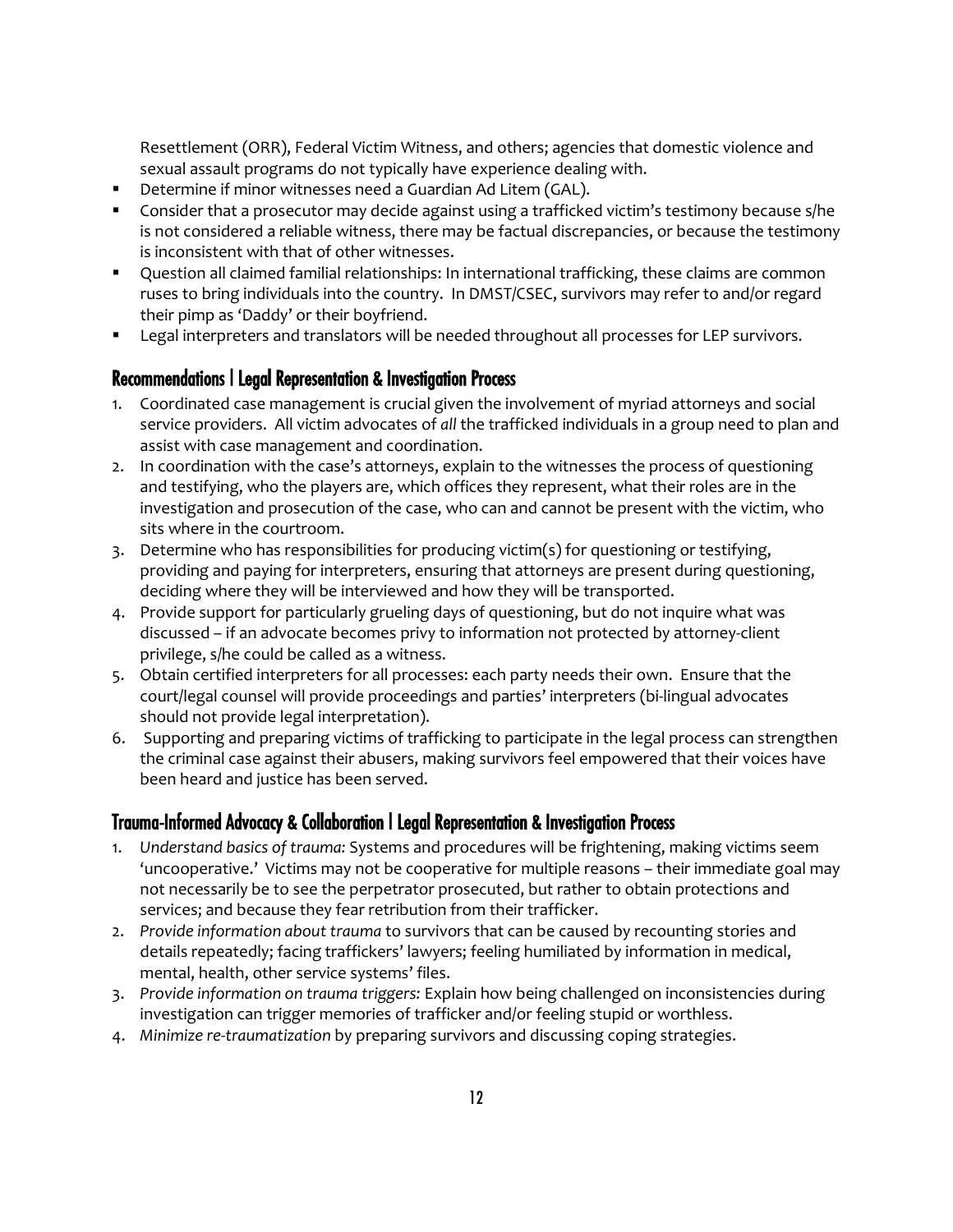5. *Help survivors manage their feelings:* Hearing or giving evidence in court or in a deposition can be traumatic, particularly if survivors feel they are betraying someone or another witness is betraying/implicating them.

# G. POINT OF CONTACTS

## (5) DOMESTIC VIOLENCE PROGRAMS AND/OR SHELTERS

### Considerations | Domestic Violence Shelters

- Services for trafficked women and girls typically involve several agencies; a combination of system-based and community-based advocates in culturally-specific and traditional domestic violence programs. This is especially so if victims need to be separated from each other for investigation phase.
- **Detailed case information may be, and may remain, unknown to the shelter staff and to other** advocates.
- Even in culturally- and linguistically-specific shelters, foreign national victims recruited from remote regions, can experience a sense of cultural isolation.
- Trafficked residents who are material witnesses in trials or investigations are not able to fully participate in shelter programs and services because heightened danger and/or the nature of the investigation preclude leaving the shelter for program activities (for teens and children that may mean not attending school).
- Trafficked victims instructed by attorneys not to discuss their case with others, find that their non-disclosure sets them in a difficult position with other residents. This and other exceptions can generate tense dynamics between residents.
- Similarly, these differences can generate staff conflicts.

#### Recommendations | Domestic Violence Shelters

- 1. A clearly designated case manager should be assigned by the lead agency for systematic coordination and communication within the team of advocates and agencies, client's lawyers, and governmental agencies. (Sometimes there is clearly a "lead" agency, but as a case becomes more complex, this role can become unrealistic.)
- 2. Decide how to handle the fact that other collaborative partners might need to know the agency/shelter's location - particularly interpreters, bi-lingual advocates and government agents involved in the investigation or in the transportation of residents.
- 3. Determine which services and program activities can be provided. For example, getting proper identification documents; haircuts and clothes that make survivors less identifiable by their traffickers; basic daily life skills training (which may differ for international and domestic victims); ESL/English as a Second Language learning; and/or individual counseling for trauma.
- 4. Develop procedures for handling exceptions to shelter rules such as length of stay, making international phone calls to families in the home country, housing minors without a related adult, and giving consent for a minor's medical care.
- 5. Establish a safety and legal response protocol if traffickers locate the shelter, threaten victims and other residents, and/or serve subpoenas.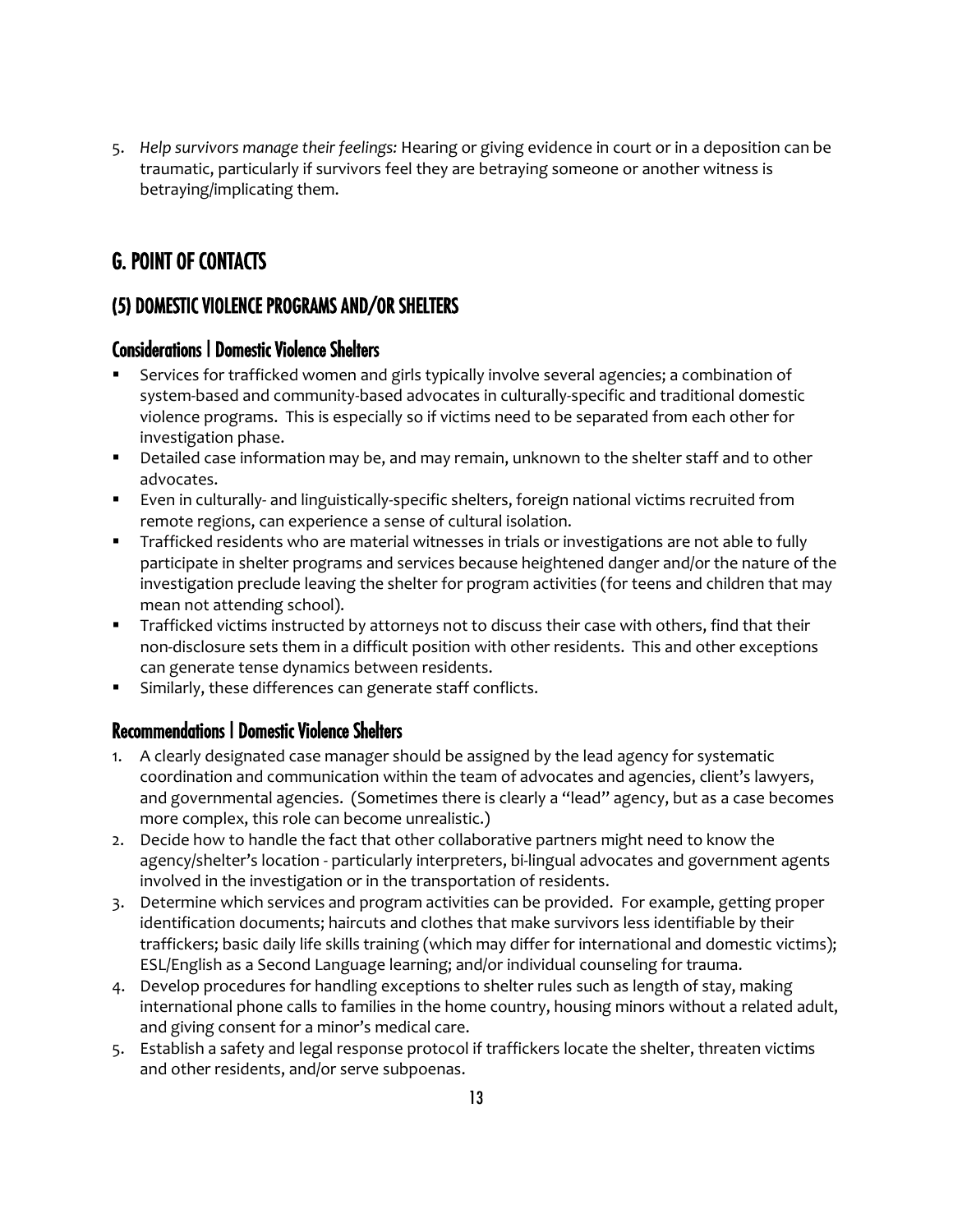## Trauma-Informed Advocacy & Collaboration | Domestic Violence Shelters

- 1. *Minimize re-traumatization triggers* due to being in an environment with other survivors; i.e., where movements are curtailed and (shelter) rules are enforced.
- 2. *Build emotional safety:* Victims will feel isolated in domestic violence shelters, may not identify with domestic violence survivors and feel judged by them, or mistrust other trafficked women housed with them.
- 3. *Understand trauma* caused when boundaries between victim and perpetrator are blurred e.g., trafficked youth may be forced, or even consent, to use violence to recruit other shelter residents for their pimp.
- 4. *Assist survivors to identify and understand types of trauma* that can be affecting them, their trauma triggers, and strategies they have used for coping with trauma.
- 5. *Support emotional safety:* For DMST survivors (who are not victims of family-controlled trafficking), educate family members about sexual exploitation so they can be supportive instead of victim-blaming.
- 6. *Help survivors feel in control:* Life skills learning opportunities, such as cooking, managing a job and workplace expectations, making decisions, etc., can reduce the trauma of functioning in new, unfamiliar environments and even be healing.

## G. POINTS OF CONTACT

## (6) HEALTH AND MENTAL HEALTH SYSTEMS

#### Health and Mental Health Problems

Labor and sex trafficking survivors may suffer from some of the following acute/chronic untreated symptoms or health problems: (a) Hunger, dehydration, malnutrition, food insecurity; (b) Exhaustion from working long hours; (c) Sleep deprivation from living on the streets or constantly being transported; (d) Homelessness; (e) Rape and/or child sexual assault by buyers, pimps and traffickers; (f) Gynecological problems; (g) Dental problems; (h) Depression, anxiety, isolation, suicidal ideation, cutting; (i) Exaggerated startle response; (j) Substance use; (k) Burns and infections resulting from branding irons used by pimps to 'tattoo'; (l) Urinary Tract Infections (UTI) due to sexual abuse or lack of toilets for agricultural/industrial workers; (m) Skin rashes from pesticide exposure; (n) Diseases uncommon in the U.S. e.g., Multi Drug Resistant (MDR) or extra pulmonary tuberculosis; (o) Damage caused by organ removal performed in unhygienic conditions or with little or no post-operative care; (p) Drug poisoning, rectal injuries (for drug mule victims); and (q) Injuries – multiple, repeated, from attacks by buyers, pimps and/or others in pimp's 'stable', employers, gang members. Other mental health issues are described in Section C: *Trauma and Oppression*.

Furthermore, health and mental health providers, untrained in screening for trafficking, may misdiagnose presenting problems. For example: (a) Malnutrition may be diagnosed as an eating disorder, instead of food insecurity; (b) Drug poisoning may be diagnosed as substance abuse, when in fact it results from being used as a drug mule; (c) Multiple pregnancies, multiple abortions, HIV/AIDS, STIs and STDs may be diagnosed as ignorance of safe sex or high risk behavior rather than reproductive coercion and sexual assault; (d) Repeated Depo Provera use may be seen as a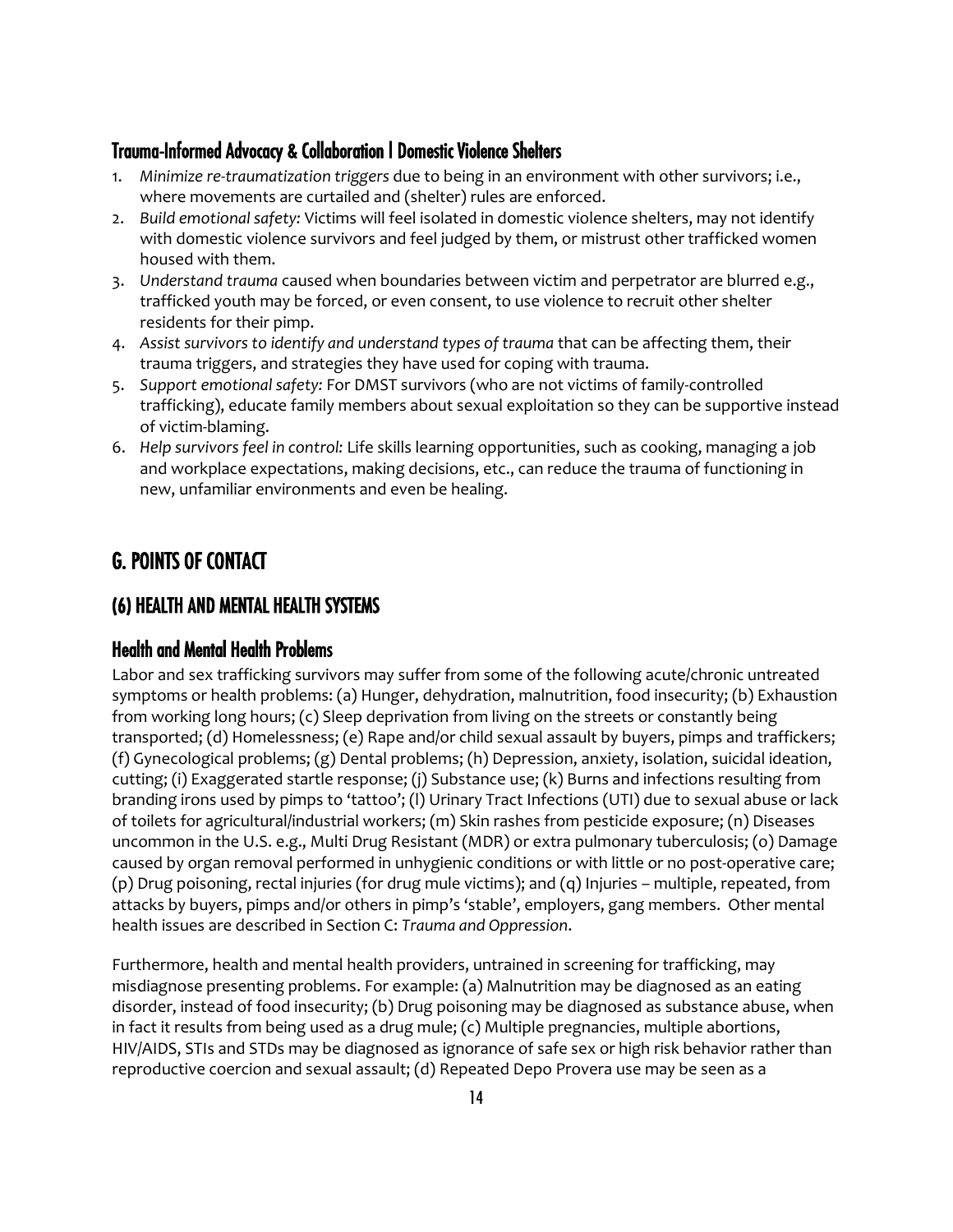convenience/choice to avoid having a monthly period, rather than considering if the patient is a prostituted teen/young adult coerced to avoid periods in order to keep earning for a pimp; or (e) Untreated work injuries or diseases rarely seen in U.S. may be seen as patient negligence or lack of access because of being uninsured, when in fact being controlled by traffickers is a barrier to accessing healthcare.

#### Considerations | Health and Mental Health Systems

- Medical information and patient's rights are complicated in any language and may not be well understood by adult or minor victims.
- Medical or psychological tests and evaluations may be ordered by a federal prosecutor's office and other governmental investigating agencies to establish sexual abuse, psychological harm, and/or pregnancy. Do reports and results belong to the medical patient or to the government agency that required them? What about the medical records of a victim who is a minor, particularly an unaccompanied minor?
- The confidentiality of reports raises several questions. How will the confidentiality of medical and psychological records and results obtained for the investigation be protected? Will the traffickers' lawyers have access to them? How and when will the medical patient's consent be sought to release any part of the records? What about particularly sensitive information such as a person's HIV status?
- Consenting to treatment is another thorny area. Are traumatized adults, unfamiliar with the language and practices in the U.S., able to give informed consent and sign releases of information? If they withhold consent, can examinations still be required?
- Are treatment decisions confidential? Furthermore, if a victim of sex trafficking is pregnant, what are the implications of her decision to either continue or terminate pregnancy?
- Who signs medical consent forms for minors who are unaccompanied, victimized by immediate family members, runaways, or otherwise lacking a guardian? Who makes treatment decisions for minors?

## Recommendations | Health and Mental Health Systems

- 1. For victims with limited English proficiency, health and mental health service providers must have interpreters trained in medical interpretation present for all medical, counseling, and administrative procedures (such as filling out forms). Bilingual advocates should not offer to provide interpretation for medical or mental health services.
- 2. Ensure survivors get accurate information that is conveyed clearly and understood by them about medical/mental health procedures, tests, treatments, and the limits to confidentiality.
- 3. Establish who will accompany individuals, especially minors, to medical appointments; what their roles will be; and what the limits to their responsibilities will be. This is particularly important as advocates from culturally-specific domestic violence programs often provide medical accompaniment to adult survivors.
- 4. Establish how the costs of medical services, counseling, certified interpreters at counseling sessions, etc., will be covered for victims and/or their minor children.
- 5. Clarify whether medical/counseling reports will be used in legal proceedings and therefore be made available to opposing counsel.